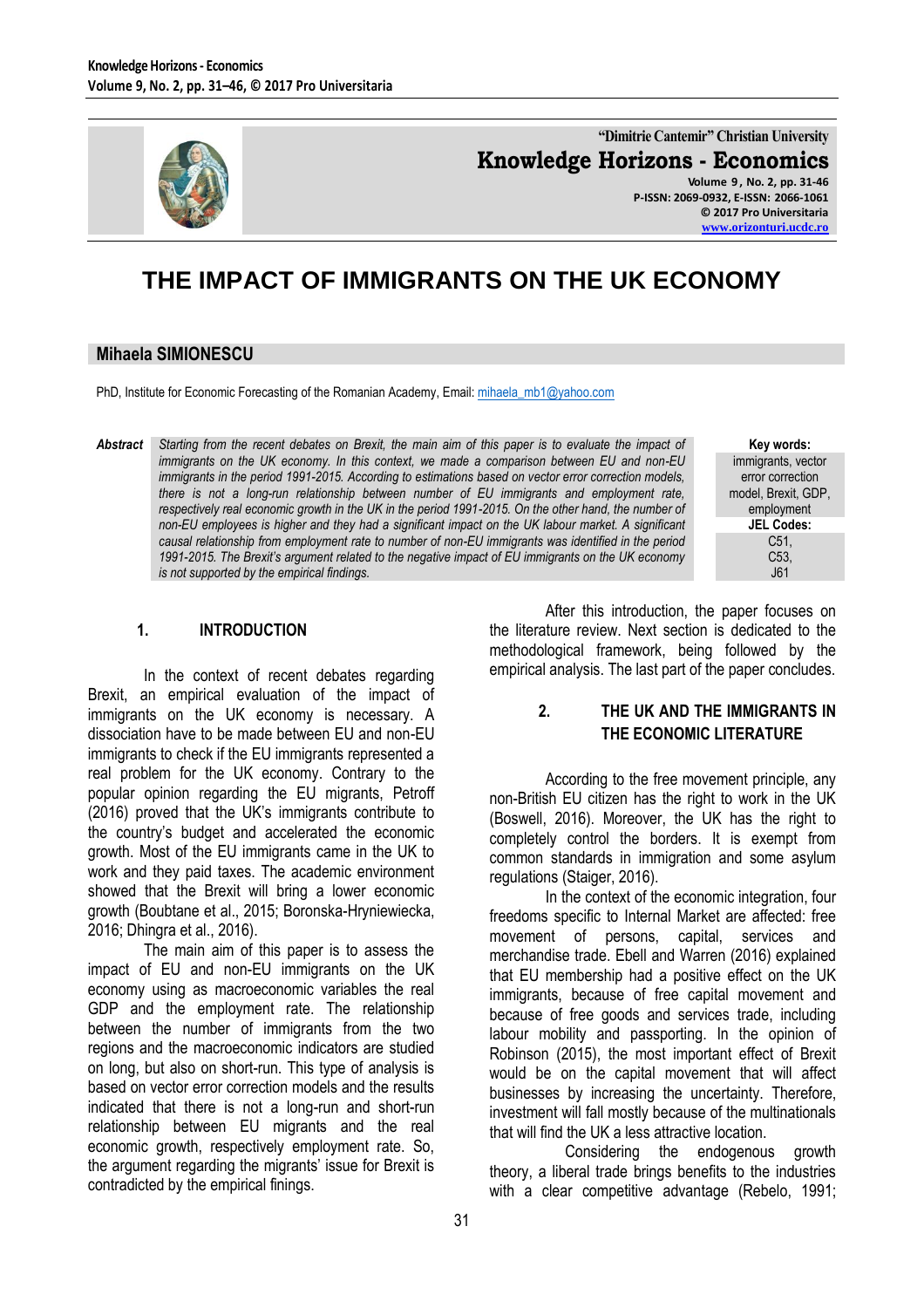Romer 1994; Stefaniak-Kopoboru & Kuczewska, 2016). In this approach, faster economic growth can be realized through specialisation and through reduction of product unit costs. Duczynski (2000) showed that the countries with higher trade openness have more opportunities to exploit technological innovations, with direct implications on a faster economic growth. The product life cycle theory shows that in case of standardized product technologies, companies relocate their production to the states with lower capital intensity (Hirsch, 2009; Farmer & Schelnast, 2012). Greater innovation rate and more technology absorptions promote the improvement of human resources skills and abilities (Balcerzak, 2016) that brings economic growth on the long run (Pilinkiene, 2016).

 An important argument for Brexit was the control of immigration from the other EU countries to the UK. The level of net inward migration achieved record levels in recent years. The British media and population perception is that uncontrolled immigration will negatively influence the Britons' salaries, jobs and the life quality. The immigration reduction is required by a consistent part of the British population (44% of the population according to Ipsos-Mori and 71% of the Britons according to 5 News and YouGov). The reasons are related to burden on public services, wages, unemployment and cultural issues (Boswell, 2016). 58% of the UK citizens considered that the EU migrants should have a definite job before their arrival in the UK (Daily Express, 2016).

 The perception of the economists regarding the migration issue is different. Most of the empirical findings encourage the EU immigrants. A profile of EU migrants show that they are younger, available to work, more educated and ask for fewer benefits compared to the UK-born. Even if there are concerns about the jobs competition, the services and goods used by immigrants increase demand and create more jobs opportunities. Moreover, the immigrants might have complementary skills. There are some researches in the economic literature that analyse the impact of immigration on jobs and wages of the UK-born workers (Portes, 2016; Wadsworth, 2015; Dustmann et al, 2005). All these studies proved that the increase in the number of immigrants did not significantly influence the jobs and wages of UK-born workers in a negative way). According to Wadsworth et al. (2016), the regions with high increase in the number of EU immigrants did not meet high fall in the jobs and salaries paid to UK-born people. The real cause of the salaries decrease after 2008 is the global financial crisis and not the immigration increase. There is a little evidence related to the less jobs and wages for low skilled UK-born workers, because of the more educated EU immigrants.

 The immigrants come with extra resources that could be utilized to increase the spending on local health and education of the UK-born people. There is not any consensus regarding the consequences of immigration on the productivity in the UK. Previous studies showed strong evidence for positive effects in case of high educated immigrants (Ortega and Peri, 2014; Ottaviano et al., 2016). According to Felbermayr et al (2010), an increase in the immigrant stock by 10% determined the gain of 2.2% in income per capita income after 2000. Boronska-Hryniewiecka (2016) concluded that the GDP will decrease by more than 1% by 2020 if the number of immigrants will decrease by 100,000 people each year.

 The EU immigrants reduced the budget deficit, because they pay more taxes with respect to the money for welfare and the public services use. The immigrants do not negatively influence the local services on problems regarding education, health, crime or social housing.

 Considering the impact of immigrants on the UK public finances, Dustmann and Frattini (2014) brought evidence that EU immigrants had a positive fiscal contribution, because they paid more taxes than benefits in terms of welfare. Milaszewicz et al. (2015) showed that only 0.8 per cent of the EU immigrants had unemployment benefits one year after their arrival in the UK. Most of the EU immigrants came to the UK only to get a job and not for high welfare.

 If the EU immigrants will decrease by 80 000 people per year, Boubtane et al (2015) indicated that the labour productivity could decrease by 0.16%. Ten years after Brexit, the GDP per capita will be 1.6% lower compared to the situation when UK would be EU member state.

 In case the UK will follow the Norway model, free movement will be accepted (Staiger, 2016). In case of Switzerland model, the immigration will remain uncontrolled. After Brexit, Boswell (2016) and Booth (2015) suggested new policies for higher wages and better training and education of the UK labour force, especially in building sector. The high decrease of the labour work in sectors like health, food processing, cleaning, manufacturing, and tourism will generate negative effects on the UK economy (Boswell, 2016).

 In case of a significant reduction of the number of immigrants, even the advantages for highlyskilled sectors are doubtful (Boronska-Hryniewiecka, 2016; Boswell, 2016). Chu (2016) explained that only a low reduction in immigration will avoid a high deterioration of the economic performance after Brexit. In case of a liberal policy on migration GDP will increase till 2030, according to Booth (2015). The UK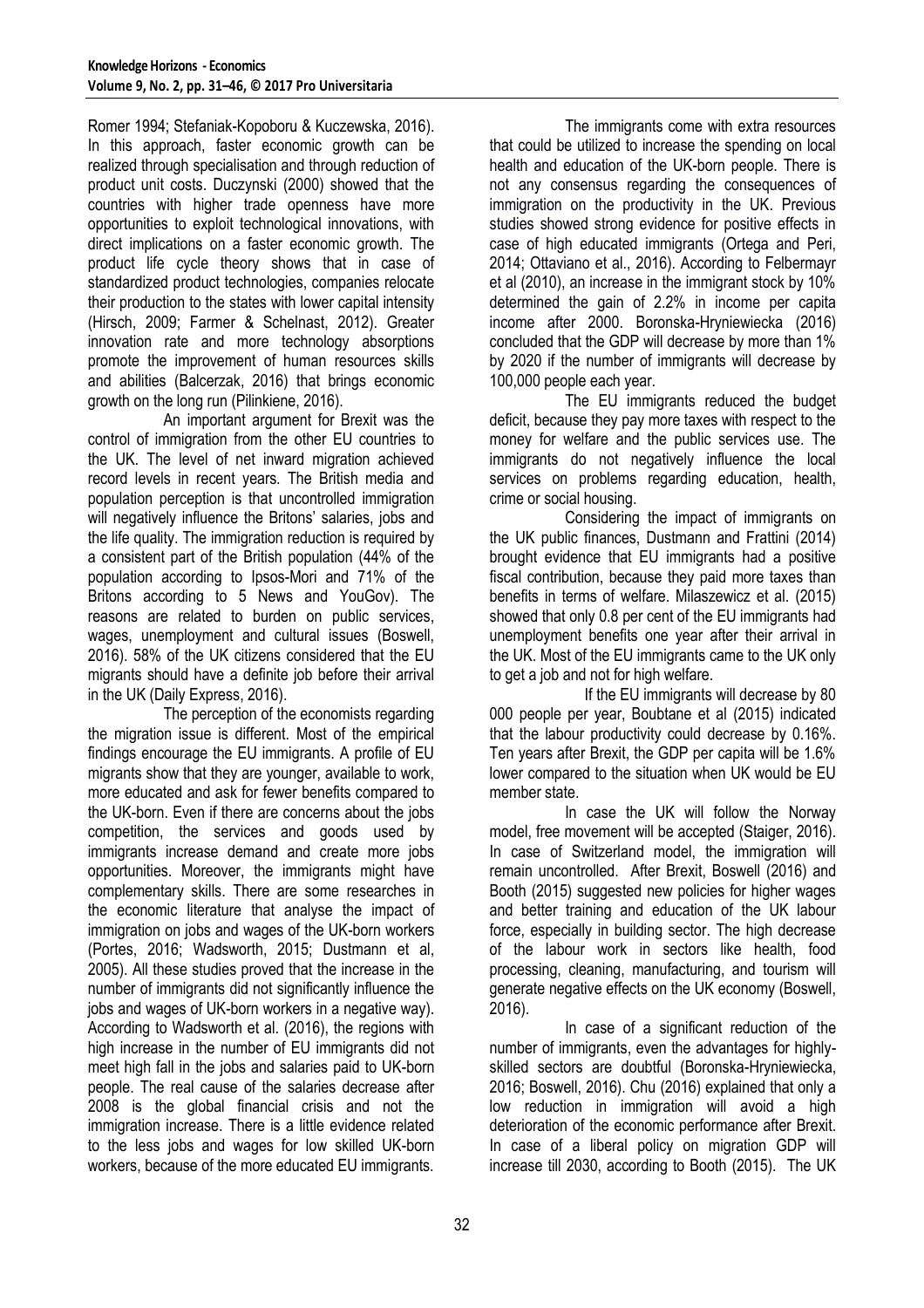should continue to receive the EU immigrants for covering the necessity of low-skilled jobs.

## **3. METHODOLOGY**

In this study, the relationship between immigrants and other macroeconomic variables (employment rate, GDP rate) will be assessed considering vector error correction models.

If the time series of two variables Xt and Yt are co-integrated, then an Error Correction Model representation exists. Co-integration represents a necessary condition for Error Correction Model and viceversa.

If the time series of two variables Xt and Yt are integrated of the same order (they have the same number of unit roots), they are co-integrated if there is a linear combination of them that is stationary (no unit roots).

Engle and Granger (1987) proposed a procedure for checking for co-integration:

The following regression model is estimated starting from the data in level:

 $Y_t = a + bX_t + Z_t$ , where  $X_t, Y_t \rightarrow I(1)$ 

 $X_{+}$  explanatory variable

 $Y_t$ - dependent variable

a,b- parameters

 $Z_{t}$ - error term

The Augmented Dickey-Fuller test is performed on residuals (estimated errors  $\overline{Z_t}$ )

$$
\Delta \widehat{Z}_t = \varphi \widehat{Z_{t-1}} + \sum_{i=1}^p \tau_i \widehat{Z_{t-i}} + e_t
$$

- Considering the previous regression model, we have to test if  $\varphi$  is 0 or not from statistical point of view.
- In the end, the final decision is taken. If the residuals are integrated of order 0 (stationary), then the Xt and Yt are co-integrated.

However, in this research, we will use Johansen co-integration test of Johansen and Juselius (1990) that has two major advantages compared to Engle-Granger procedure:

a. Checking for the number of cointegrating vectors

b. Joint procedure: it allows for testing and providing a maximum likelihood estimation of the VECM and long term equilibrium relationships.

In the case a bivariate vector-autoregressive model (VAR), if Xt and Yt are co-integrated of order 1, then:

 $\Delta X_t = c_1 + \rho_1 Z_{t-1} + \beta_1 \Delta X_{t-1} + \dots + \alpha_1 \Delta Y_{t-1} + \dots + \varepsilon_{xt}$  $\Delta Y_t = c_2 + \rho_2 Z_{t-1} + \gamma_1 \Delta X_{t-1} + \dots + \delta_1 \Delta Y_{t-1} + \dots + \varepsilon_{vt}$ 

 $(\varepsilon_{xt}, \varepsilon_{vt})'$  bivariate white noise,  $Z_t = X_t - AY_t \rightarrow I(0)$  and at least one  $\rho_i \neq 0$ 

If Xt and Yt are not co-integrated, then Zt is integrated of order 1.

Several steps are followed when a vector error correction model is estimated:

- (1) Check if the time series Xt and Yt are integrated of the same order, applying an unit root test for each data series (for example, Augmented Dickey-Fuller (ADF) test);
- (2) Check if the time series Xt and Yt are cointegrated. The co-integration relation is identified. We check if the residuals of the regression model between Y and X are stationary.
- (3) Short-run dynamics:

 $\Delta X_t = c_1 + \rho_1 (Y_{t-1} - \hat{\alpha} X_{t-1}) + \beta_{x1} \Delta X_{t-1} + \dots + \beta_{y1} \Delta Y_{t-1} + \dots + \varepsilon_{xt}$  $\Delta X_t = c_2 + \rho_2 (Y_{t-1} - \hat{\alpha} X_{t-1}) + \gamma_{x1} \Delta X_{t-1} + \dots + \gamma_{v1} \Delta Y_{t-1} + \dots + \varepsilon_{vt}$ 

The main advantage of VECM is that it allows for interpretations of long-run and short-run relationships between variables in the model.

## **4. THE IMPACT OF EU AND NON-EU IMMIGRANTS IN THE UK ON LABOUR MARKET AND ECONOMIC GROWTH**

Considering that our main objective is to assess the impact of EU and non-EU immigrants on labour market and economic growth of the UK for designing the best policies regarding migration after Brexit, we considered an empirical research based on the following variables with annual data series: number of EU immigrants, number of non-EU immigrants, employment rate (data for these variables were provided by Office for National Statistics of the UK) and real GDP rate (2010=100) provided by Eurostat. The period of analysis refers to 1991-2015.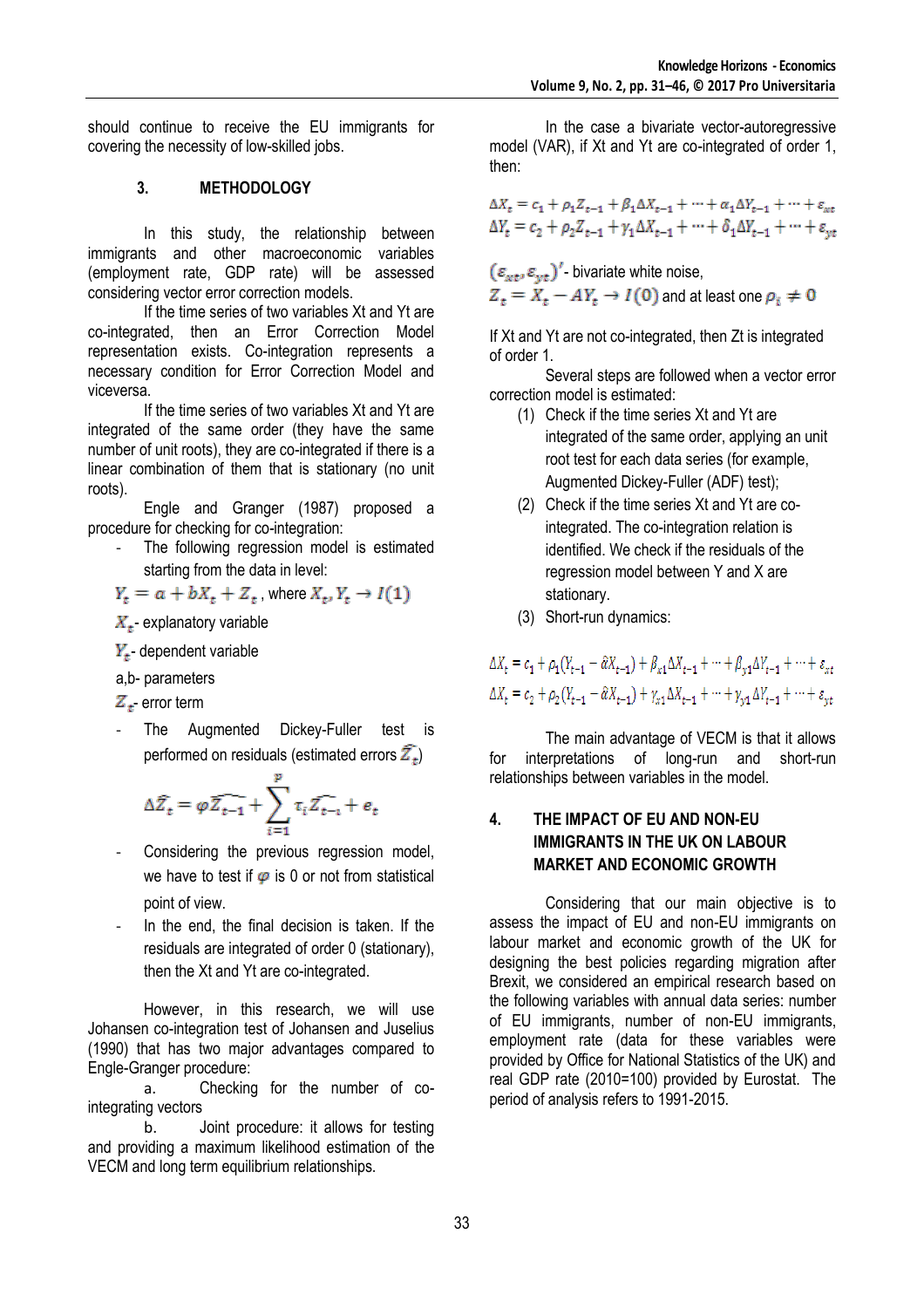



Source: own graph

As the Figure 1 suggests, most of the immigrants from the UK are not from the EU. The gap between the two variables reduced very much starting from 2013, arriving to a difference of only 10 thousand immigrants in 2015. There are two main reasons for the EU migration to the UK: economic problems of the countries in the South Europe, mainly because of the recent crisis, and the expansion of the EU. Most of the migrants came from the western Europe (Spain, Italy, France) considering that Britain is the " jobs factory of Europe". Moreover, the statistics indicated a small increase in the number of immigrants from Bulgaria and Romania that came in the UK for jobs. The Romanian and Bulgarian migrants were encouraged to come in the UK by the removal of restrictions regarding their acceptance on the UK labour market. In 2016, the high increase in the number of EU migrants is due to the referendum debate and to the anticipated restrictions on EU immigration after Brexit. Only in the last few years, the employment rapidly grew because of the EU immigrants, while the number of UK employees outside the EU remained at a stable value. However, the immigrants represent around 10% of the UK workforce with an increase of only 3.5% in March 2016 compared to 1997.

According to ONS Migration Statistics Quarterly Report from December 2016, 41% of the EU immigrants had a definite job before coming to the UK and 31% were looking for job. 9% of these immigrants accompanied their family or other people and only 13% of the EU migrants came in the UK to study. Most of the non-EU immigrants (47% of them) chose the UK for studying and only 21% had a definite job.

It is more than likely that immigrants might have a significant impact on the UK employment and, possibly, on the economic growth of this country. We

will test the relationship between immigrants and employment rate and then between immigrants and real GDP rate considering separately the two categories of migrants.

The data series for the number of EU immigrants is stationary in the first difference at 10% level of significance, according to ADF test. For the rest of the variables, the data series are stationary in the second difference at 10% level of significance, according to ADF test (see Appendix 1). Therefore, we can conclude that the variables number of EU immigrants (data series in level) and the variation in number of non-EU immigrants, unemployment rate and GDP rate (data series in first difference) are cointegrated of order 1. Number of non-EU immigrants, unemployment rate and GDP rate are co-integrated of order 2 (see Appendix 2). Johansen co-integration test is applied to check the existence of a long-run relationship between immigrants and the rest of the variables (employment rate, GDP rate).

The results of Johansen co-integration test indicated that there is no co-integration relationship between number of EU immigrants and employment rate variation and, respectively, between number of EU immigrants and GDP rate variation from one year to another. So, we can state that there is no relationship on long-run between EU immigration and variation in employment rate and GDP rate. On the other hand, Johansen test identified 2 co-integration relationships between the number of non-EU immigrants and employment rate at 5% level of significance. However, there is not a long-run connection between the number of non-EU immigrants and real GDP rate.

A vector error correction model was built using as variables the number of non-EU immigrants and employment rate (see Appendix 3). If the coefficients  $C(1)$  and  $C(7)$  are negative, then we can conclude that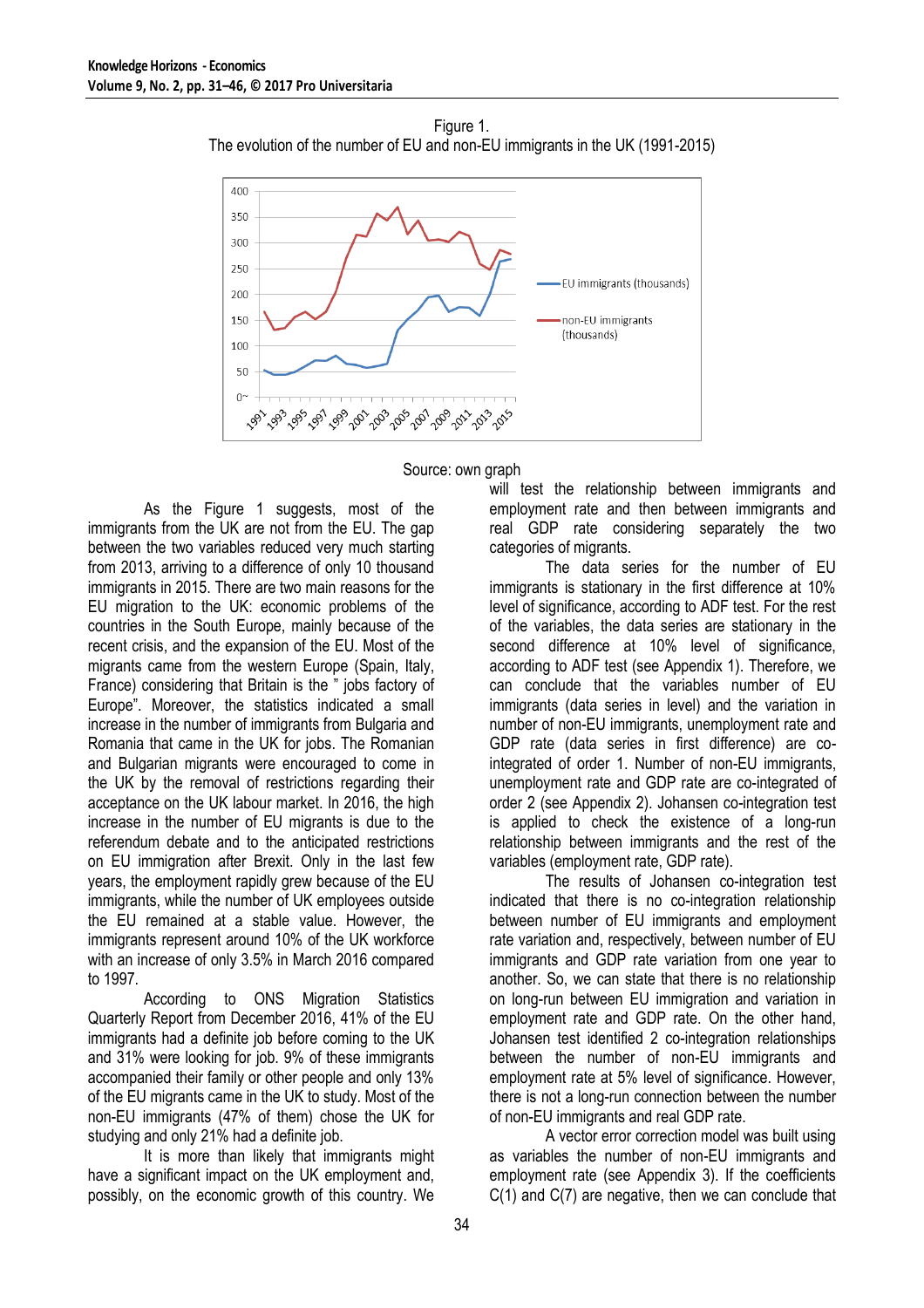there is a long-run relationship between the number of non-EU immigrants and employment rate.

D(NON\_EU\_IMMIGRANTS) = C(1)\*( NON\_EU\_IMMIGRANTS(-1) - 51.83474237\*EMPLOYMENT\_RATE(-1) + 3435.039376 ) + C(2)\*D(NON\_EU\_IMMIGRANTS(-1)) + C(3)\*D(NON\_EU\_IMMIGRANTS(-2)) +  $C(4)^*D(EMPLOYMENT_RATE(-1)) + C(5)^*D(EMPLOYMENT_RATE(-2)) + C(6)$ 

D(EMPLOYMENT\_RATE) =  $C(7)^*(NON$  EU\_IMMIGRANTS(-1) - 51.83474237\*EMPLOYMENT\_RATE(-1) + 3435.039376 ) + C(8)\*D(NON\_EU\_IMMIGRANTS(-1)) + C(9)\*D(NON\_EU\_IMMIGRANTS(-2)) + C(10)\*D(EMPLOYMENT\_RATE(-1)) + C(11)\*D(EMPLOYMENT\_RATE(-2)) + C(12)

The estimations showed that only C(1) is negative and there was only one long-run relationship from employment rate to number of non-EU immigrants. Wald test is applied to check the short-run relationship between these variables. In this approach, we have to test if the coefficients C(4) and C(5) are zero or not. According to Wald test, C(4) and C(5) were 0 from statistical point of view and a short-run relationship was not identified. All in all, we can conclude that there is only a long-run causality from employment rate to number of non-EU immigrants. From economic point of view, this results indicated that non-EU immigrants are attracted by the possibilities of employment on the UK labour market.

```
D(NON_EU_IMMIGRANTS) = - 0.6472663644*(NON_EU_IMMIGRANTS(-1) -
51.83474237*EMPLOYMENT_RATE(-1) + 3435.039376 ) + 0.04559647976*D(NON_EU_IMMIGRANTS(-1)) + 
0.2692140948*D(NON_EU_IMMIGRANTS(-2)) - 21.07181008*D(EMPLOYMENT_RATE(-1)) -
11.19291113*D(EMPLOYMENT_RATE(-2)) + 9.373408896
```
D(EMPLOYMENT\_RATE) = 0.004616144207\*(NON\_EU\_IMMIGRANTS(-1) - 51.83474237\*EMPLOYMENT\_RATE(-1) + 3435.039376 ) - 0.001863048124\*D(NON\_EU\_IMMIGRANTS(-1)) - 0.001099852312\*D(NON\_EU\_IMMIGRANTS(-2)) + 0.6848996147\*D(EMPLOYMENT\_RATE(-1)) + 0.1198506281\*D(EMPLOYMENT\_RATE(-2)) + 0.1323970248

C(8) and C(9) are not statistically significant which implies the lack of a short-run relationship from number of non-EU immigrants to employment rate. This means that the non-EU immigrants received the available jobs and new jobs were not created especially for them after they came in the UK. On the other hand, for EU immigrants a connection with the shocks in employment and GDP was not identified. In terms of policies after Brexit, special regulations regarding the EU immigrants should not be considered. The same policies like those for non-EU immigrants should be taken into account in the future. So, the EU immigrants did not represent a "danger" for the UK labour market as Brexit supporters claimed.

According to variance decomposition, in the first period after a shock, the entire variation in the number of non-EU immigrants is due to shocks in this

variable and not to changes in the employment rate. Starting with the second period, the variation in the number of non-EU immigrants (4.49% of this variation in the second period) is explained by chances in employment rate.

The impact of employment rate suddenly increases till the 6th period and then begins to decrease slowly, remaining around 55%. One year after the shock, 22.74% of the variation in employment rate is explained by the changes in the number of non-EU immigrants and 77.25% by the shocks in employment rate. The impact of immigrants on employment rate is higher since the second lag and it increases till the 9th lag arriving to a stable value of around 41%. So, the non-EU immigrants are absorbed by the labour market and the employment rate increased due to these immigrants.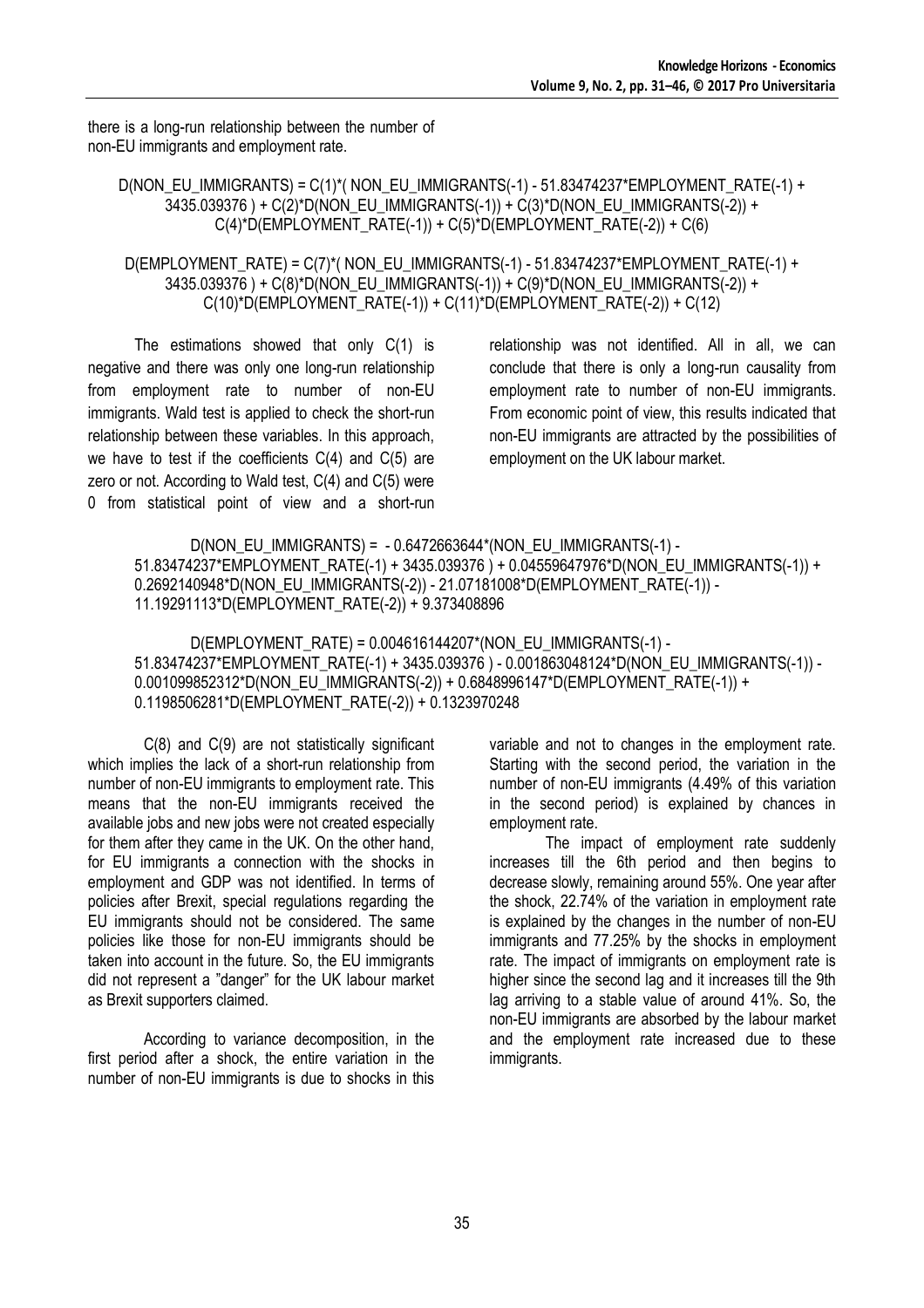| Response of non-EU immigrants |            |            | Response of employment<br>rate |          |  |
|-------------------------------|------------|------------|--------------------------------|----------|--|
| Period                        | Non-EU     | Employment | Employment<br>Non-EU           |          |  |
|                               | immigrants | rate       | immigrants                     | rate     |  |
| 1                             | 100.0000   | 0.000000   | 22.74435                       | 77.25565 |  |
| $\overline{2}$                | 95.50135   | 4.498649   | 27.09713                       | 72.90287 |  |
| 3                             | 79.59387   | 20.40613   | 30.76890                       | 69.23110 |  |
| 4                             | 55.76119   | 44.23881   | 34.75837                       | 65.24163 |  |
| 5                             | 45.37582   | 54.62418   | 37.90377                       | 62.09623 |  |
| 6                             | 41.65420   | 58.34580   | 40.13137                       | 59.86863 |  |
| 7                             | 42.15798   | 57.84202   | 41.37855                       | 58.62145 |  |
| 8                             | 43.34010   | 56.65990   | 41.89459                       | 58.10541 |  |
| 9                             | 44.55384   | 55.44616   | 41.94525                       | 58.05475 |  |
| 10                            | 45.18024   | 54.81976   | 41.87820                       | 58.12180 |  |

Table 1. Variance decomposition of the variables

Source: own calculations

Even if the expectations given by official statistics (ONS Migration Statistics Quarterly Report from December 2016) showed that the main reason of the EU immigrants for coming to the UK was related to jobs, the econometric estimations did not identify a long-run relationship between number of EU immigrants and employment rate over the period 1991- 2015. This might be explained by the fact that only in the last few years the number of EU immigrants increased in a high proportion. On the other hand, the number of non-EU employees is higher and they had a significant impact on the UK labour market. We only detected a causal relationship from employment rate to number of non-EU immigrants. This means that non-EU migrants came because they had definite jobs in the UK.

#### **5. CONCLUSIONS**

In this empirical study, we proved that there was not a significant relationship between immigrants and the UK economic growth in the period 1991-2015. However, a causal relationship from employment rate to number of non-EU immigrants was identified. In case of EU migrants, we did not detect a significant influence on the employment rate. So, the argument for Brexit related to the EU migrants issue is not justified. On long-run, only the non-EU migrants might represent a danger for the UK labour market. Contrary to previous studies in literature, we showed that the non-EU migrants might cause problems to UK and not the EU migrants, as British media claimed.

Our empirical findings could be useful for designing new migration policies in case of UK. New policies should not focus on the reduction of the number of EU migrants, mainly because they cover the necessities in low-skilled sectors. The research is limited by the fact that the overall EU migrants were considered. In a future study, we should divide the migrants in EU-12 migrants and other EU migrants.

## **REFERENCES**

Booth, S. (2015). *What would Brexit mean for immigration?*, (Open Europe, March 23, 2015)

Borońska-Hryniewiecka, K. (2016). A Win-Win Situation? What to Make of the EU-UK Deal. *PISM Strategic Files*, (84), 1-6.

Boswell, C. (2016). *Migration: would limiting the free movement of labour be good or bad?, In: Jeffery, C. & Perman, R., Britain's Decision: Facts and Impartial Analysis for the EU referendum on 23 June 2016*, Edinburgh: The David Hume Institute.

Boubtane, E., Dumont, J.C., & Rault, C. (2015). Immigration and Economic Growth in the OECD Countries 1986-2006. *CESIFO Working Paper*, 5392. (http://papers.ssrn.com/sol3/Delivery.cfm/SSRN\_ID262 2005\_code459177.pdf?abstractid=26 22005&mirid=3).

Chu, B. (2016). *Post-Brexit Britain would need to keep migration high to prevent economic fallout*, (The Independent, March 22, 2016)

Daily Express, *Britain has 'too many migrants' New poll boosts fight to quit EU* (Daily Express, February 20, 2016).

Duczynski, P. (2000). Capital Mobility in Neoclassical Models of Growth: Comment. *American Economic Review, 90(3), 687–694. doi:10.1257/aer.90.3.687*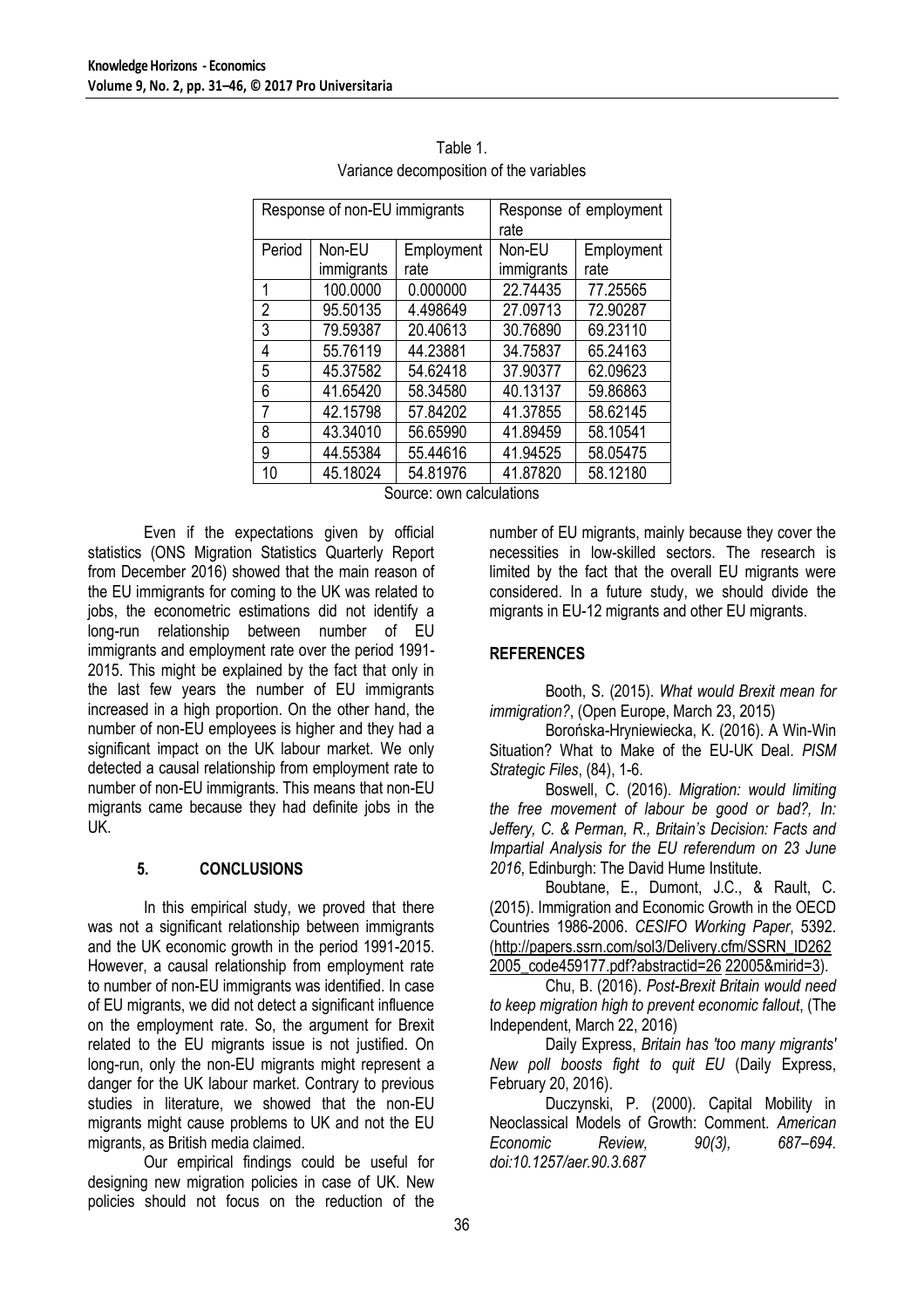Dustmann, C., & Frattini, T. (2014). The Fiscal Effects of Immigration to the UK. *Economic Journal,*  124, 593-643.

Ebell, M., & Warren, J. (2016). The long-term economic impact of leaving the EU. *National Institute Economic Review*, *236*(1), 121-138.

Engle, R. F., & Granger, C. W. (1987). Cointegration and error correction: representation, estimation, and testing. *Econometrica: journal of the Econometric Society*, 251-276.

Felbermayr, G. J., Hiller, S., & Sala, D. (2010). Does immigration boost per capita income? *Economics Letters*, *107*(2), 177-179.

Geay, C., McNally, S. & Telhaj, S. (2013). Non-Native Speakers in the Classroom: What are the Effects on Pupil Performance?. *Economic Journal* 123, 281-307.

Giuntella, O., Nicodemo, C., & Vargas Silva, C. (2015). The Effects of Immigration on NHS Waiting Times. *University of Oxford Working Paper.*

Hirsch, S. (2009). The Product Cycle Model of International Trade-A Multi-Country Cross-Section Analysis. *Oxford Bulletin of Economics and Statistics, 37(4), 305–317. doi:10.1111/j.1468- 0084.1975.mp37004004.*x

Johansen, S., &Juselius, K. (1990). Maximum likelihood estimation and inference on cointegration with applications to the demand for money. *Oxford Bulletin of Economics and statistics*, *52*(2), 169-210.

Miłaszewicz, D., Milczarek, A., Nagaj, R., Szkudlarek, P., Zakrzewska, M. (2015). Determinants of polish international migration in the area of the European union after 2004, *Journal of International Studies*, 8 (3), pp. 62-78.

ONS Migration Statistics Quarterly Report from December 2016, available online at: [https://www.ons.gov.uk/peoplepopulationandcommunity](https://www.ons.gov.uk/peoplepopulationandcommunity/populationandmigration/internationalmigration/bulletins/migrationstatisticsquarterlyreport/dec2016) [/populationandmigration/internationalmigration/bulletins](https://www.ons.gov.uk/peoplepopulationandcommunity/populationandmigration/internationalmigration/bulletins/migrationstatisticsquarterlyreport/dec2016) [/migrationstatisticsquarterlyreport/dec2016](https://www.ons.gov.uk/peoplepopulationandcommunity/populationandmigration/internationalmigration/bulletins/migrationstatisticsquarterlyreport/dec2016)

Ortega F., & Peri, G. (2014). Migration, Trade and Income. *Journal of International Economics,* 92, 231-51.

Ottaviano, G., Peri, G., & Wright, G. (2016). Immigration, Trade and productivity in services. *CEP Discussion Paper*.

1353[\(http://cep.lse.ac.uk/pubs/download/dp1353.pdf\)](http://cep.lse.ac.uk/pubs/download/dp1353.pdf). Petroff, A. (2016). The truth about UK

immigration, (CNN, April 7, 2016)

Pilinkiene, V. (2016). Trade Openness, Economic Growth and Competitiveness. The Case of Central and Eastern European Countries*. Inzinierine Ekonomika-Engineering Economics, 2016, 27, iss2,p.185-194 doi:*

<http://dx.doi.org/10.5755/j01.ee.27.2.14013>

Portes, J. (2016). Immigration, Free Movement and the UK Referendum. *NIESR Review* 236.

Rebelo, S. (1991). Long-Run Policy Analysis and Long-Run Growth. *Journal of Political Economy, 99(3), 500–521. doi:10.1086/261764*

Robinson, B. (2015). The Brexit and investments. *New Statesman, April 10-16, 2015.*

Romer, P. M. (1994). The Origins of Endogenous Growth. *Journal of Economic Perspectives, 8(1), 3–22. doi:10.1257/jep.8.1.3*

Staiger, U. (2016). *Migration, the lightning rod of the EU referendum*, (openDemocracy, April 14, 2016)

Stefaniak-Kopoboru, J., & Kuczewska, J. (2016). Export specialization in services of the Visegrad countries. *Equilibrium. Quarterly Journal of Economics and Economic Policy*, *11*(2), 265-284.

Wadsworth, J. (2015). Immigration and the UK Labour Market. CEP Election Analysis No. 1 (http://cep.lse.ac.uk/pubs/download/EA019.pdf).

Wadsworth, J., Dhingra, S., Ottaviano, G., & Van Reenen, J. (2016). Brexit and the Impact of Immigration on the UK. *CEP Brexit Analysis*, No. 5.

Appendix 1 Unit root tests Number of EU immigrants in level Trend and intercept in the test equation

| <b>ADF Test Statistic</b> |                               | -4.4167   |
|---------------------------|-------------------------------|-----------|
|                           | Value*<br>5% Critical -3.6219 |           |
|                           | Value                         |           |
|                           | 10% Critical                  | $-3.2474$ |
|                           | Value                         |           |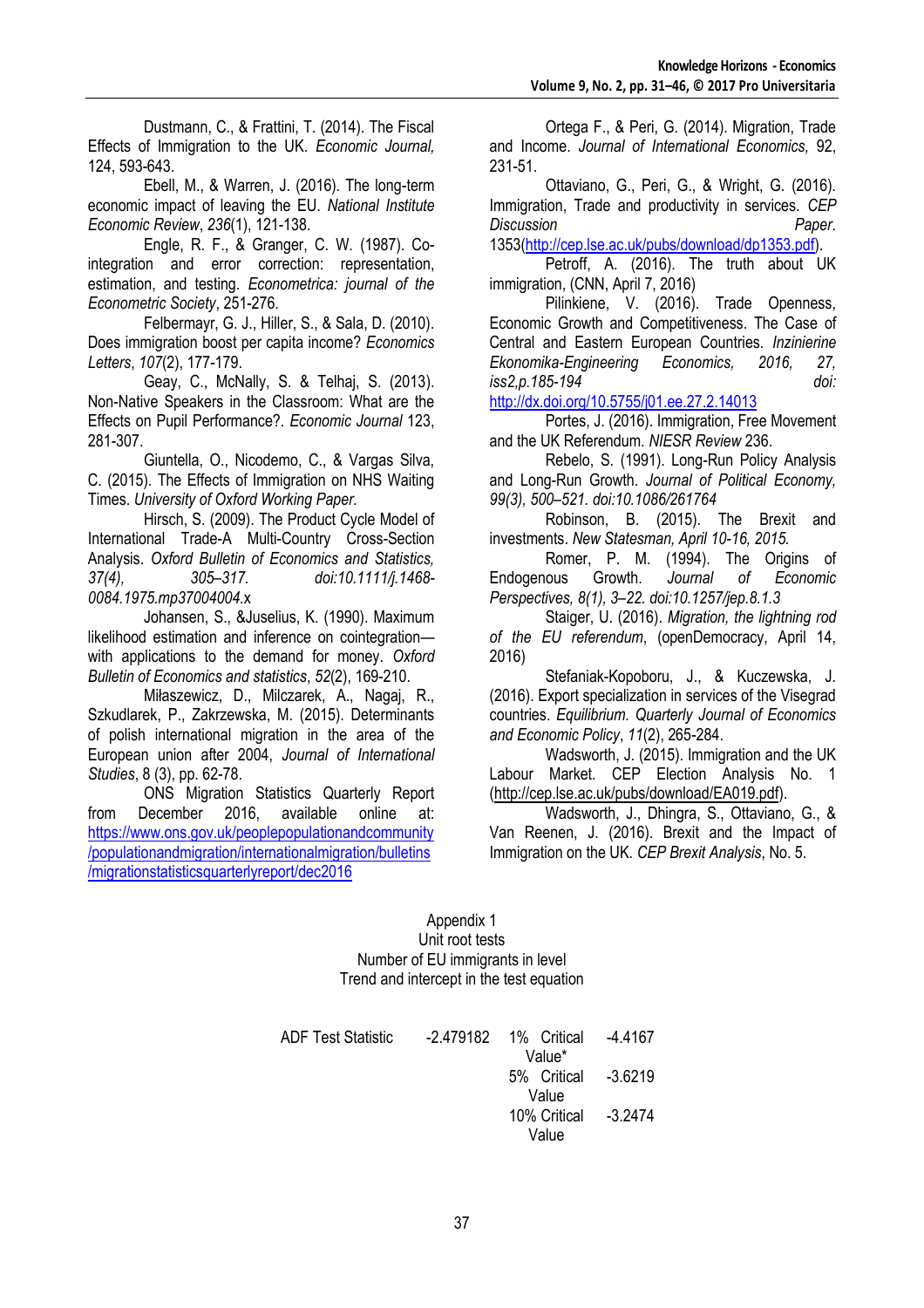Intercept in the test equation

| <b>ADF Test Statistic</b> | -0.250618  1%  Critical | -3.7497 |
|---------------------------|-------------------------|---------|
|                           | Value*                  |         |
|                           | 5% Critical -2.9969     |         |
|                           | Value                   |         |
|                           | 10% Critical - 2.6381   |         |
|                           | Value                   |         |

No trend and no intercept in the test equation

| <b>ADF Test Statistic</b> | 1.162102 1% Critical -2.6700 |  |
|---------------------------|------------------------------|--|
|                           | Value*                       |  |
|                           | 5% Critical - 1.9566         |  |
|                           | Value                        |  |
|                           | 10% Critical -1.6235         |  |
|                           | Value                        |  |

## Number of EU immigrants in the first difference

| ADF Test<br><b>Statistic</b> | 3.253722                             | 5% Critical Value<br>10% Critical Value | 1% Critical<br>Value* |  |                                                                                | $-4.4415$<br>$-3.6330$<br>$-3.2535$ |                        |
|------------------------------|--------------------------------------|-----------------------------------------|-----------------------|--|--------------------------------------------------------------------------------|-------------------------------------|------------------------|
| <b>ADF Test Statistic</b>    |                                      | $-3.197059$                             |                       |  | 1% Critical<br>Value*<br>5% Critical -3.0038                                   |                                     | $-3.7667$              |
|                              |                                      |                                         |                       |  | Value<br>10% Critical -2.6417<br>Value                                         |                                     |                        |
| <b>ADF Test Statistic</b>    |                                      | -2.665524                               |                       |  | 1% Critical<br>Value*<br>5% Critical<br>Value<br>10% Critical -1.6238<br>Value |                                     | $-2.6756$<br>$-1.9574$ |
| ADE Taat Ctatiatia           | Number of non-EU immigrants in level |                                         |                       |  |                                                                                |                                     |                        |

| <b>ADF Test Statistic</b> | $-1.027898$ | 1% Critical<br>Value* | -4.4167   |
|---------------------------|-------------|-----------------------|-----------|
|                           |             | 5% Critical<br>Value  | $-3.6219$ |
|                           |             | 10% Critical<br>Value | $-3.2474$ |
| <b>ADF Test Statistic</b> | $-1.832684$ | 1% Critical<br>Value* | $-3.7497$ |
|                           |             | Critical<br>5%        | -2 9969   |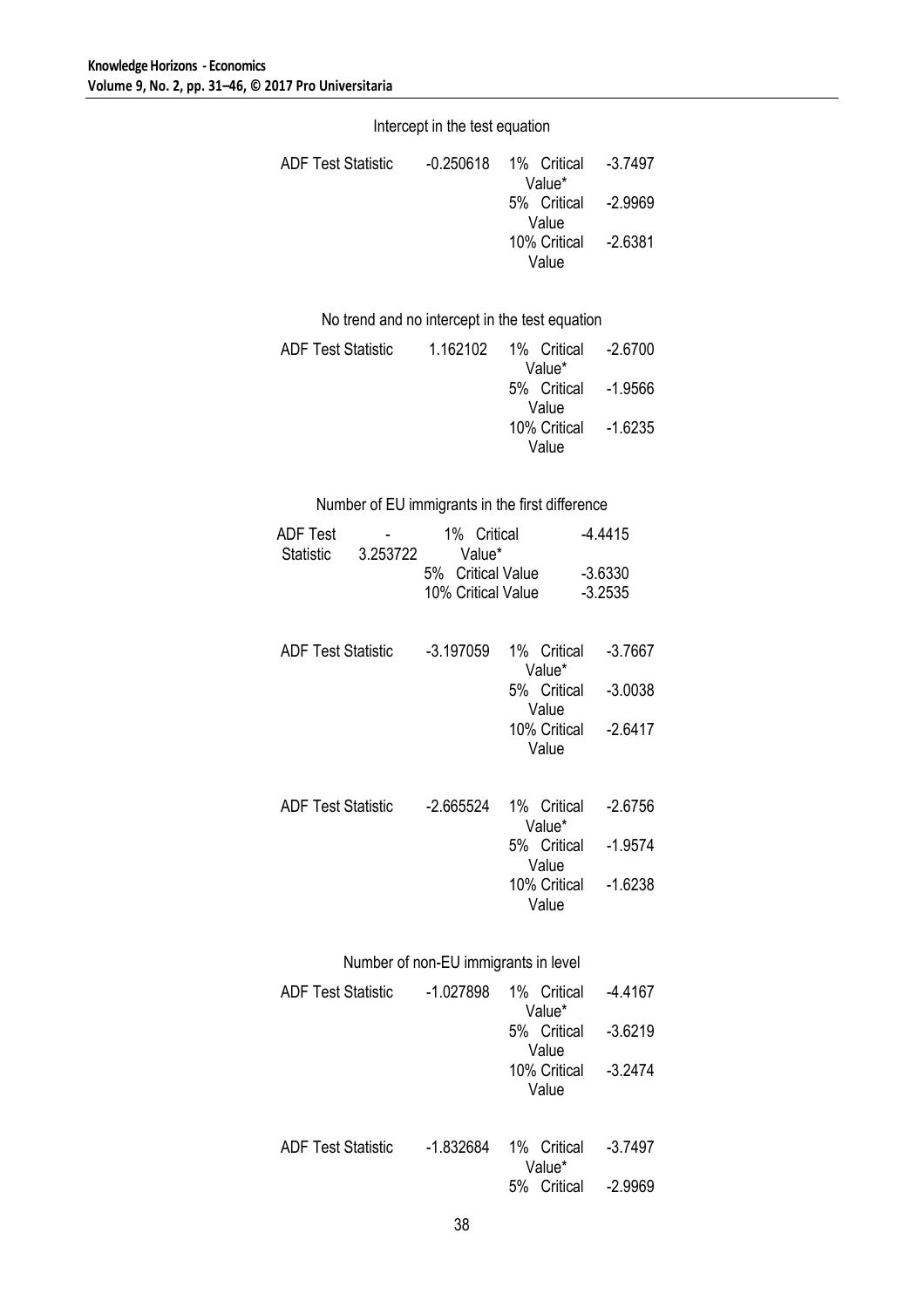|                             |                          | Value<br>10% Critical -2.6381<br>Value                                                |                        |                                     |
|-----------------------------|--------------------------|---------------------------------------------------------------------------------------|------------------------|-------------------------------------|
| ADF Test Statistic 0.430668 |                          | 1% Critical<br>Value*<br>5% Critical<br>Value                                         | $-2.6700$<br>$-1.9566$ |                                     |
|                             |                          | 10% Critical<br>Value                                                                 | $-1.6235$              |                                     |
| ADF Test Statistic 4.377768 |                          | Number of non-EU immigrants in the second difference<br>1% Critical -3.7856<br>Value* |                        |                                     |
|                             |                          | 5% Critical -3.0114<br>Value                                                          |                        |                                     |
|                             |                          | 10% Critical -2.6457<br>Value                                                         |                        |                                     |
| ADF Test Statistic 4.240726 |                          | 1% Critical Value*<br>5% Critical Value<br>10% Critical Value                         |                        | $-4.4691$<br>$-3.6454$<br>$-3.2602$ |
| ADF Test Statistic 4.509988 |                          | 1% Critical<br>Value*                                                                 | $-2.6819$              |                                     |
|                             |                          | 5% Critical<br>Value                                                                  | $-1.9583$              |                                     |
|                             |                          | 10% Critical -1.6242<br>Value                                                         |                        |                                     |
|                             | Employment rate in level |                                                                                       |                        |                                     |
| <b>ADF Test Statistic</b>   | $-2.776516$              | 1% Critical<br>Value*                                                                 | $-4.4167$              |                                     |
|                             |                          | 5% Critical<br>Value                                                                  | $-3.6219$              |                                     |
|                             |                          | 10% Critical<br>Value                                                                 | $-3.2474$              |                                     |
| <b>ADF Test Statistic</b>   | $-2.705350$              | 1% Critical<br>Value*                                                                 | $-3.7497$              |                                     |
|                             |                          | 5% Critical<br>Value                                                                  | $-2.9969$              |                                     |
|                             |                          | 10% Critical<br>Value                                                                 | $-2.6381$              |                                     |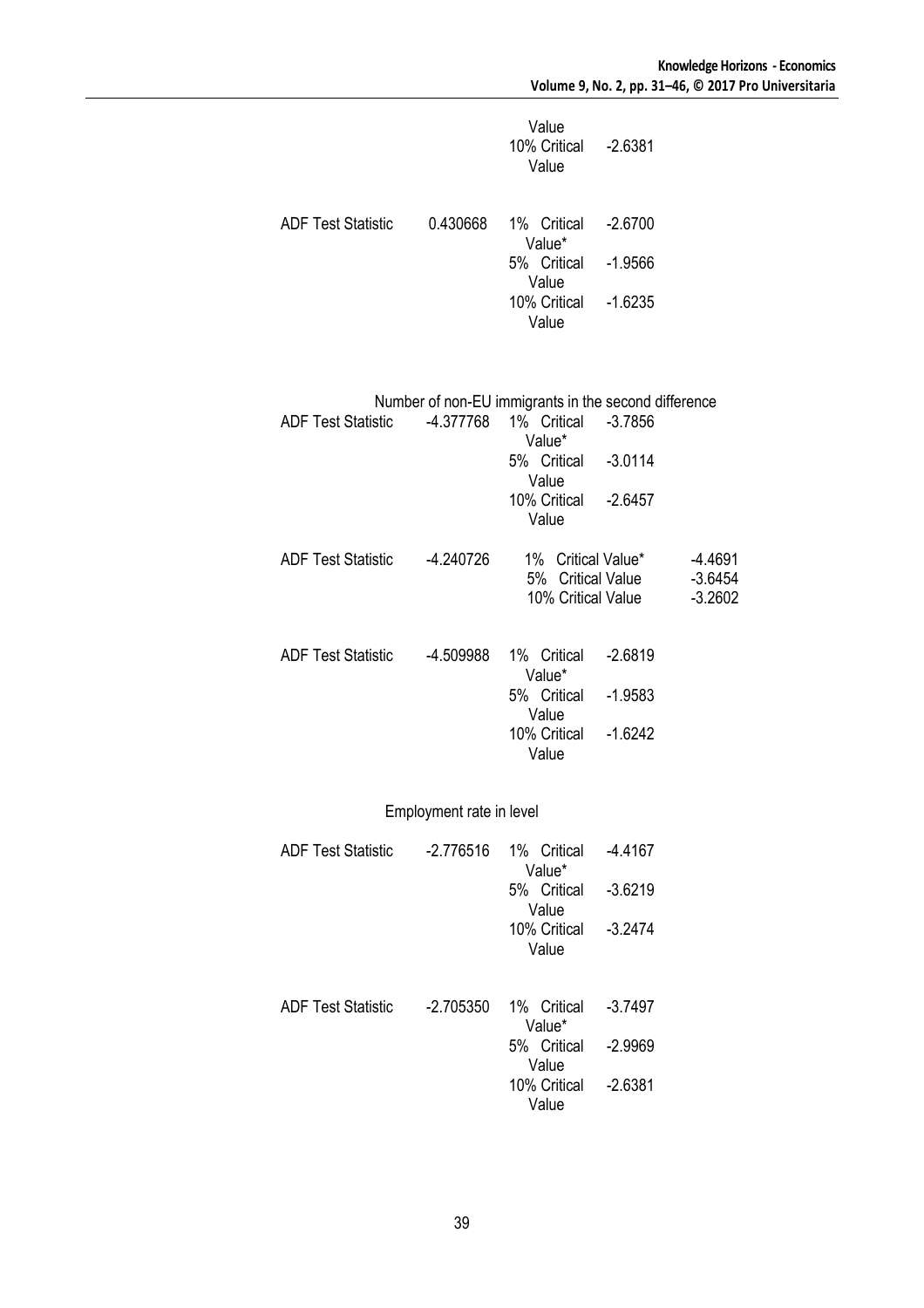| ADF Test Statistic           | 1.372038          | 1% Critical<br>Value*<br>5% Critical     | $-2.6700$<br>$-1.9566$ |                        |
|------------------------------|-------------------|------------------------------------------|------------------------|------------------------|
|                              |                   | Value<br>10% Critical                    | $-1.6235$              |                        |
|                              |                   | Value                                    |                        |                        |
|                              |                   | Employment rate in the second difference |                        |                        |
| ADF Test Statistic -3.616793 |                   | 1% Critical<br>Value*                    | -4.4691                |                        |
|                              |                   | 5% Critical                              | $-3.6454$              |                        |
|                              |                   | Value<br>10% Critical<br>Value           | $-3.2602$              |                        |
| ADF Test Statistic -3.737495 |                   | 1% Critical<br>Value*                    | $-3.7856$              |                        |
|                              |                   | 5% Critical                              | $-3.0114$              |                        |
|                              |                   | Value<br>10% Critical<br>Value           | $-2.6457$              |                        |
| <b>ADF Test Statistic</b>    | -3.896351         | 1% Critical                              | $-2.6819$              |                        |
|                              |                   | Value*<br>5% Critical                    | $-1.9583$              |                        |
|                              |                   | Value<br>10% Critical<br>Value           | $-1.6242$              |                        |
|                              | GDP rate in level |                                          |                        |                        |
| <b>ADF Test Statistic</b>    | -1.910742         | 1% Critical                              | $-4.4167$              |                        |
|                              |                   | Value*<br>5% Critical                    | $-3.6219$              |                        |
|                              |                   | Value<br>10% Critical                    | $-3.2474$              |                        |
|                              |                   | Value                                    |                        |                        |
| ADF Test Statistic -1.152750 |                   | 1% Critical<br>Value*                    | $-3.7497$              |                        |
|                              |                   | 5% Critical<br>Value                     | $-2.9969$              |                        |
|                              |                   | 10% Critical<br>Value                    | $-2.6381$              |                        |
| <b>ADF Test Statistic</b>    | 2.309502          | 1% Critical Value*                       |                        | $-2.6700$              |
|                              |                   | 5% Critical Value<br>10% Critical Value  |                        | $-1.9566$<br>$-1.6235$ |
|                              |                   | GDP rate in the second difference        |                        |                        |
| <b>ADF Test Statistic</b>    | -5.171558         | 1% Critical<br>Value*                    | $-2.6819$              |                        |
|                              |                   | 5% Critical                              | $-1.9583$              |                        |
|                              |                   | Value<br>10% Critical                    | $-1.6242$              |                        |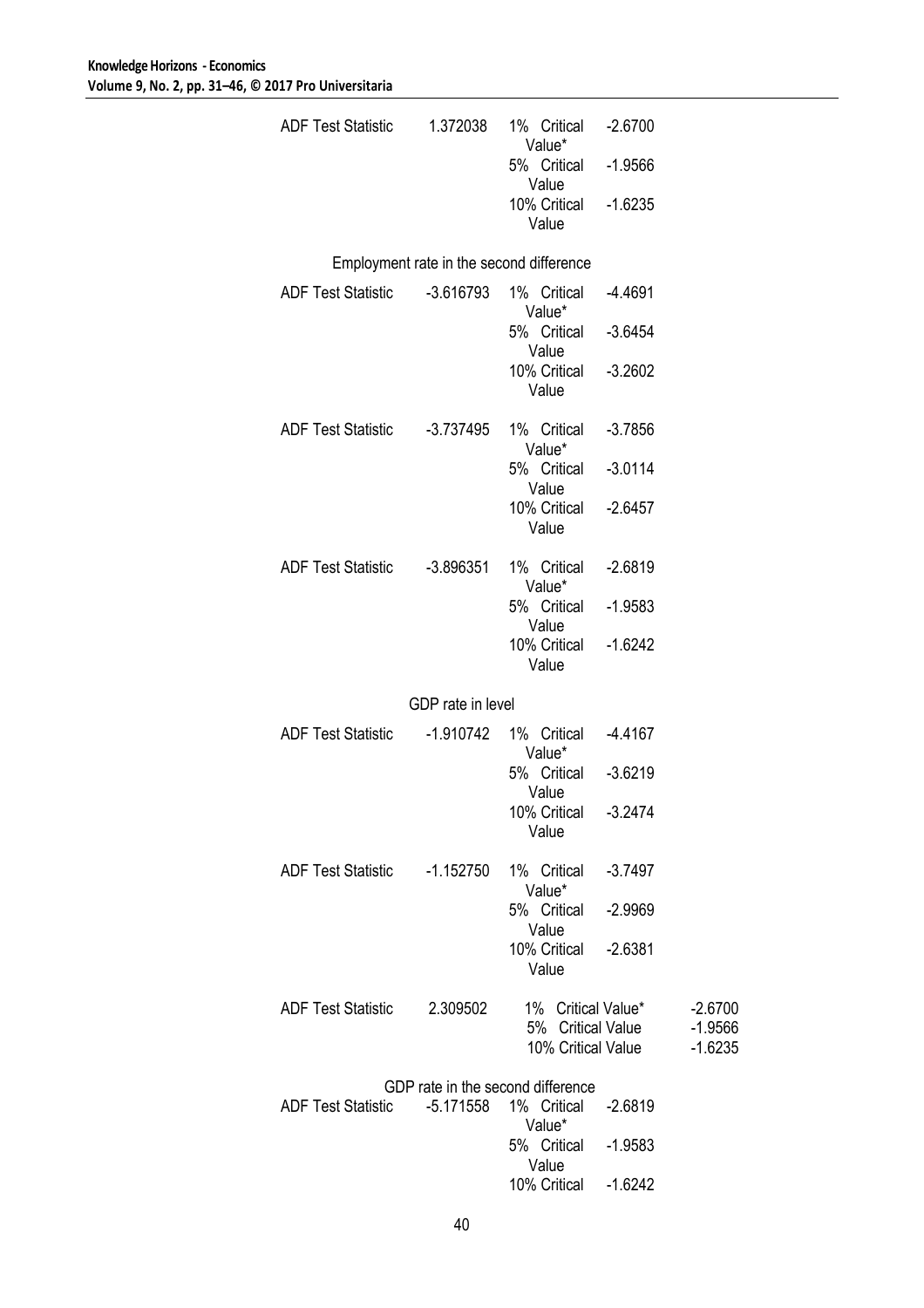|                           |             | Value                 |           |
|---------------------------|-------------|-----------------------|-----------|
| <b>ADF Test Statistic</b> | $-5.030725$ | 1% Critical<br>Value* | $-3.7856$ |
|                           |             | 5% Critical<br>Value  | $-3.0114$ |
|                           |             | 10% Critical<br>Value | $-2.6457$ |
| <b>ADF Test Statistic</b> | -4.897962   | 1% Critical<br>Value* | -4.4691   |
|                           |             | 5% Critical<br>Value  | $-3.6454$ |
|                           |             | 10% Critical<br>Value | $-3.2602$ |

Appendix 2 Johansen co-integration test summary

#### Series: EU\_IMMIGRANTS D\_EMPLOYMENT Lags interval: 1 to 1

| Data Trend:                                                                          | None                     | None                  | Linear                | Linear             | Quadratic          |
|--------------------------------------------------------------------------------------|--------------------------|-----------------------|-----------------------|--------------------|--------------------|
| Rank or<br>No. of CEs                                                                | No Intercept<br>No Trend | Intercept<br>No Trend | Intercept<br>No Trend | Intercept<br>Trend | Intercept<br>Trend |
| Selected (5%<br>level) Number of<br>Cointegrating<br>Relations by<br>Model (columns) |                          |                       |                       |                    |                    |
| Trace<br>Max-Eig                                                                     | 0<br>0                   |                       |                       | 0                  |                    |

### Series: EU\_IMMIGRANTS D\_GDP\_RATE Lags interval: 1 to 1

| Data Trend:                                                                          | None                     | None                  | Linear                | Linear             | Quadratic          |
|--------------------------------------------------------------------------------------|--------------------------|-----------------------|-----------------------|--------------------|--------------------|
| Rank or<br>No. of CEs                                                                | No Intercept<br>No Trend | Intercept<br>No Trend | Intercept<br>No Trend | Intercept<br>Trend | Intercept<br>Trend |
| Selected (5%<br>level) Number of<br>Cointegrating<br>Relations by<br>Model (columns) |                          |                       |                       |                    |                    |
| Trace                                                                                |                          |                       |                       |                    |                    |
| Max-Eig                                                                              |                          |                       |                       |                    |                    |

Series: NON\_EU\_IMMIGRANTS EMPLOYMENT\_RATE

| Lags interval: 1 to 2 |              |           |           |           |           |
|-----------------------|--------------|-----------|-----------|-----------|-----------|
| Data Trend:           | None         | None      | Linear    | Linear    | Quadratic |
| Rank or               | No Intercept | Intercept | Intercept | Intercept | Intercept |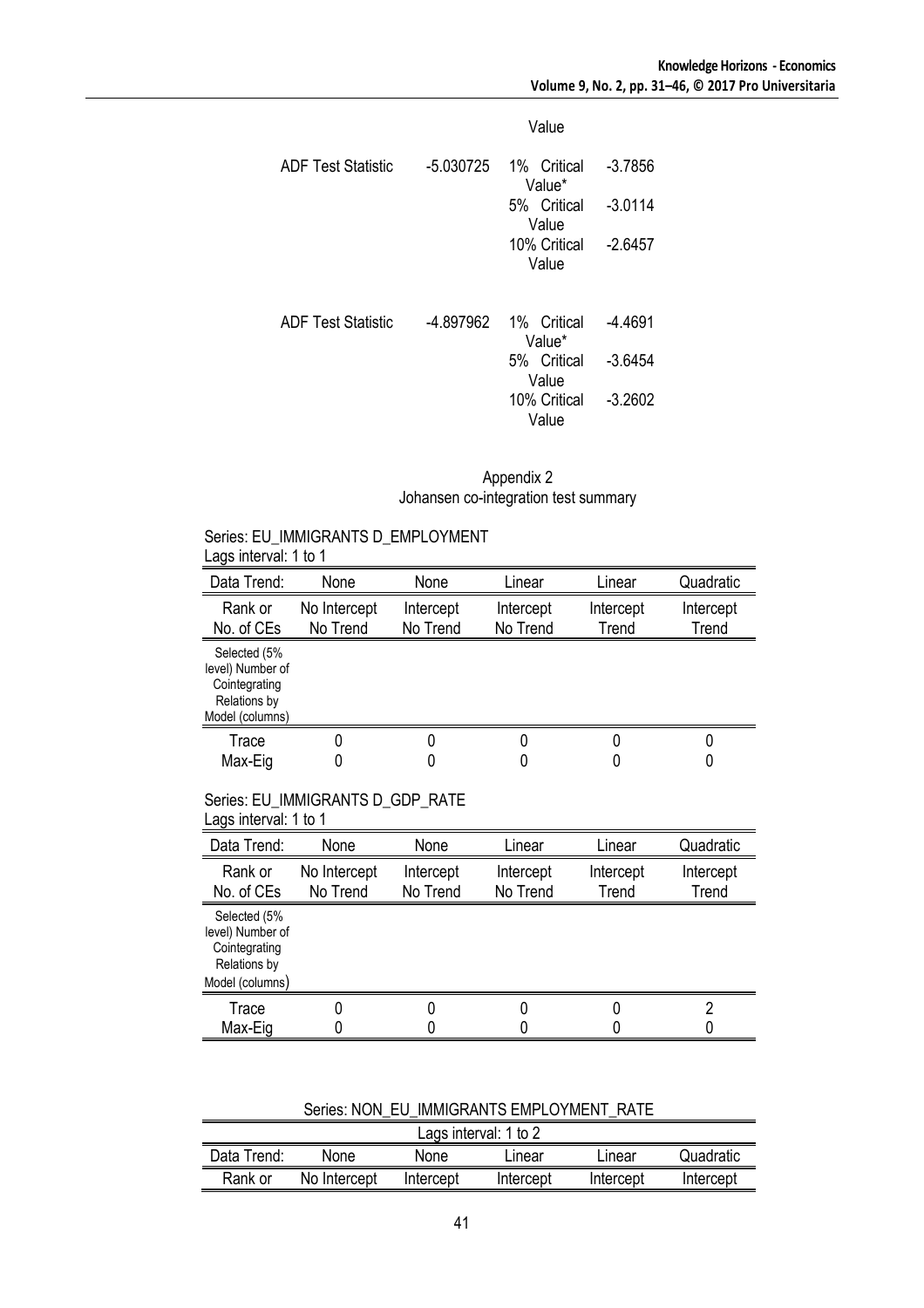$\overline{a}$ 

| No. of CEs                      | No Trend | No Trend | No Trend | Trend | Trend |
|---------------------------------|----------|----------|----------|-------|-------|
| Selected (5%                    |          |          |          |       |       |
| level) Number of                |          |          |          |       |       |
| Cointegrating                   |          |          |          |       |       |
| Relations by<br>Model (columns) |          |          |          |       |       |
| Trace                           |          |          |          |       |       |
| Max-Eig                         |          |          |          |       |       |

Series: NON\_EU\_IMMIGRANTS EMPLOYMENT\_RATE Lags interval (in first differences): 1 to 2

Unrestricted Cointegration Rank Test

| Hypothesized   | Eigenvalue | Trace            | 5 Percent             | 1 Percent             |
|----------------|------------|------------------|-----------------------|-----------------------|
| No. of $CE(s)$ |            | <b>Statistic</b> | <b>Critical Value</b> | <b>Critical Value</b> |
| None **        | 0.566434   | 27.43334         | 15.41                 | 20.04                 |
| At most 1 **   | 0.337184   | 9.047673         | 3.76                  | 6.65                  |

\*(\*\*) denotes rejection of the hypothesis at the 5%(1%) level Trace test indicates 2 cointegrating equation(s) at both 5% and 1% levels

| Hypothesized   | Eigenvalue | Max-Eigen        | 5 Percent             | 1 Percent             |
|----------------|------------|------------------|-----------------------|-----------------------|
| No. of $CE(s)$ |            | <b>Statistic</b> | <b>Critical Value</b> | <b>Critical Value</b> |
| None *         | 0.566434   | 18.38567         | 14.07                 | 18.63                 |
| At most 1 **   | 0.337184   | 9.047673         | 3.76                  | 6.65                  |

\*(\*\*) denotes rejection of the hypothesis at the 5%(1%) level Max-eigenvalue test indicates 2 cointegrating equation(s) at the 5% level Max-eigenvalue test indicates no cointegration at the 1% level

Unrestricted Cointegrating Coefficients (normalized by b'\*S11\*b=I):

| NON EU            | <b>EMPLOYMENT</b> |
|-------------------|-------------------|
| <b>IMMIGRANTS</b> |                   |
|                   | <b>RATE</b>       |
|                   |                   |
| $-0.034694$       | 1.798339          |
|                   |                   |
| 0.002189          | 0.722802          |
|                   |                   |
|                   |                   |

Unrestricted Adjustment Coefficients (alpha):

| D(NON_EU_<br><b>IMMIGRANTS)</b> | 18.65660    | $-8.574291$    |             |  |
|---------------------------------|-------------|----------------|-------------|--|
| D(EMPLOYMENT<br>RATE)           | $-0.133054$ | $-0.278337$    |             |  |
| 1 Cointegrating Equation(s):    |             | Log likelihood | $-112.0606$ |  |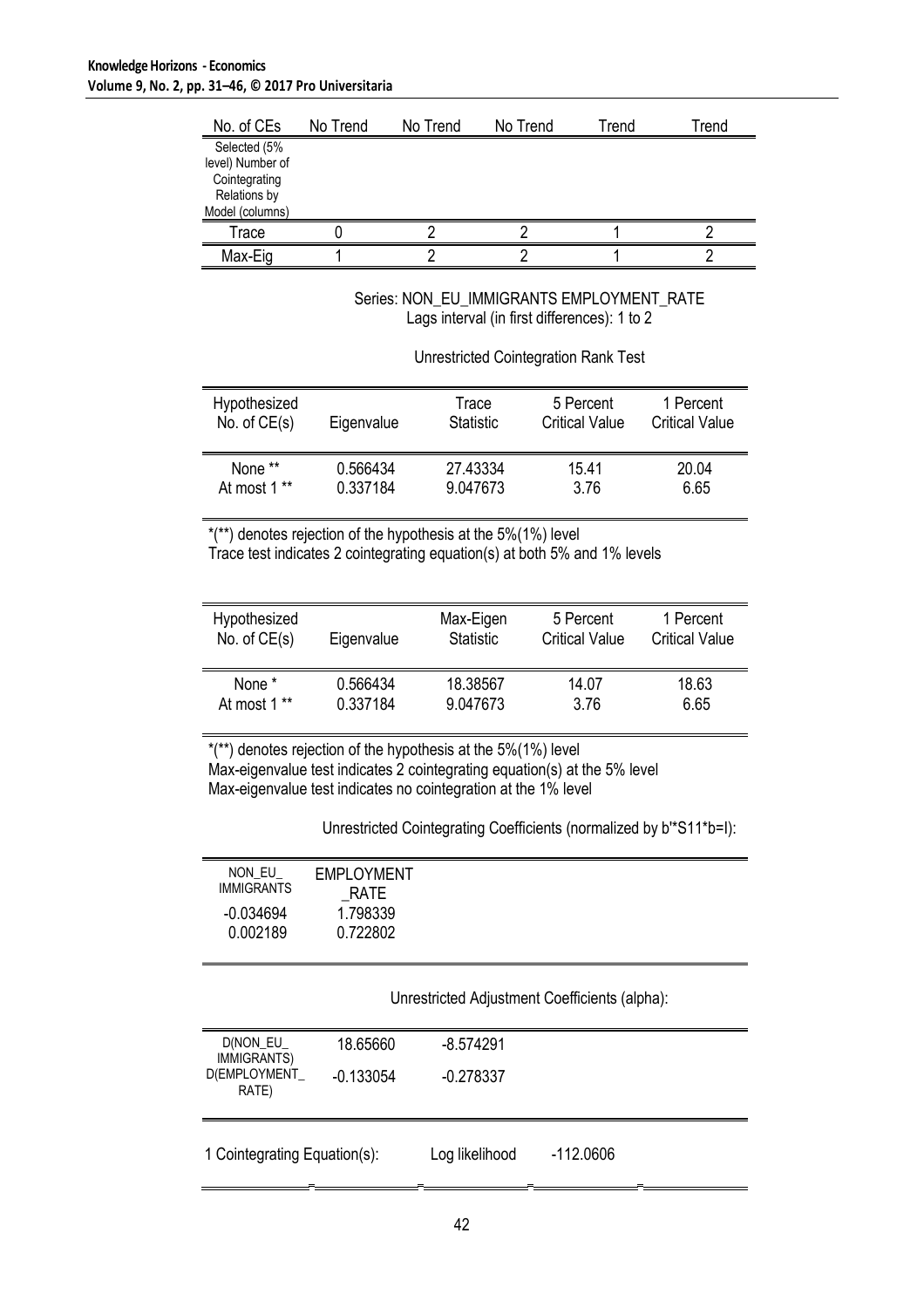| NON EU<br><b>IMMIGRANTS</b><br>1.000000 | Normalized cointegrating coefficients (std.err. in parentheses)<br>EMPLOYMENT<br>RATE<br>-51.83474<br>(5.26170) |
|-----------------------------------------|-----------------------------------------------------------------------------------------------------------------|
| D(NON EU                                | Adjustment coefficients (std.err. in parentheses)<br>$-0.647266$                                                |
| <b>IMMIGRANTS)</b><br>D(EMPLOYMENT      | (0.19091)<br>0.004616                                                                                           |
| RATE)                                   | (0.00428)                                                                                                       |

## Series: NON\_EU\_IMMIGRANTS GDP\_RATE

| Lags interval: 1 to 1                                                                |                          |                       |                       |                    |                    |
|--------------------------------------------------------------------------------------|--------------------------|-----------------------|-----------------------|--------------------|--------------------|
| Data Trend:                                                                          | None                     | None                  | Linear                | Linear             | Quadratic          |
| Rank or<br>No. of CEs                                                                | No Intercept<br>No Trend | Intercept<br>No Trend | Intercept<br>No Trend | Intercept<br>Trend | Intercept<br>Trend |
| Selected (5%<br>level) Number of<br>Cointegrating<br>Relations by<br>Model (columns) |                          |                       |                       |                    |                    |
| Trace                                                                                |                          |                       |                       |                    |                    |
| Max-Eig                                                                              |                          |                       |                       |                    |                    |

### Appendix 3 Vector Error Correction Model (VECM)

#### Vector Error Correction Estimates Standard errors in ( ) & t-statistics in [ ]

| olanuaru <del>c</del> hurs in<br>α ι-οιαιιοιινο ιπ |                                |                       |  |  |  |
|----------------------------------------------------|--------------------------------|-----------------------|--|--|--|
| Cointegrating Eq:                                  | CointEq1                       |                       |  |  |  |
| NON EU IMMIGRANTS<br>$(-1)$                        | 1.000000                       |                       |  |  |  |
| EMPLOYMENT_RATE(-<br>1)                            | -51.83474                      |                       |  |  |  |
|                                                    | (5.26170)                      |                       |  |  |  |
|                                                    | $[-9.85134]$                   |                       |  |  |  |
|                                                    |                                |                       |  |  |  |
| С                                                  | 3435.039                       |                       |  |  |  |
| Error Correction:                                  | D(NON EU<br><b>IMMIGRANTS)</b> | D(EMPLOYMENT<br>RATE) |  |  |  |
| CointEq1                                           | -0.647266                      | 0.004616              |  |  |  |
|                                                    | (0.19091)                      | (0.00428)             |  |  |  |
|                                                    | $[-3.39050]$                   | [1.07897]             |  |  |  |
|                                                    |                                |                       |  |  |  |
| D(NON_EU_<br>IMMIGRANTS(-1))                       | 0.045596                       | -0.001863             |  |  |  |
|                                                    | (0.18599)                      | (0.00417)             |  |  |  |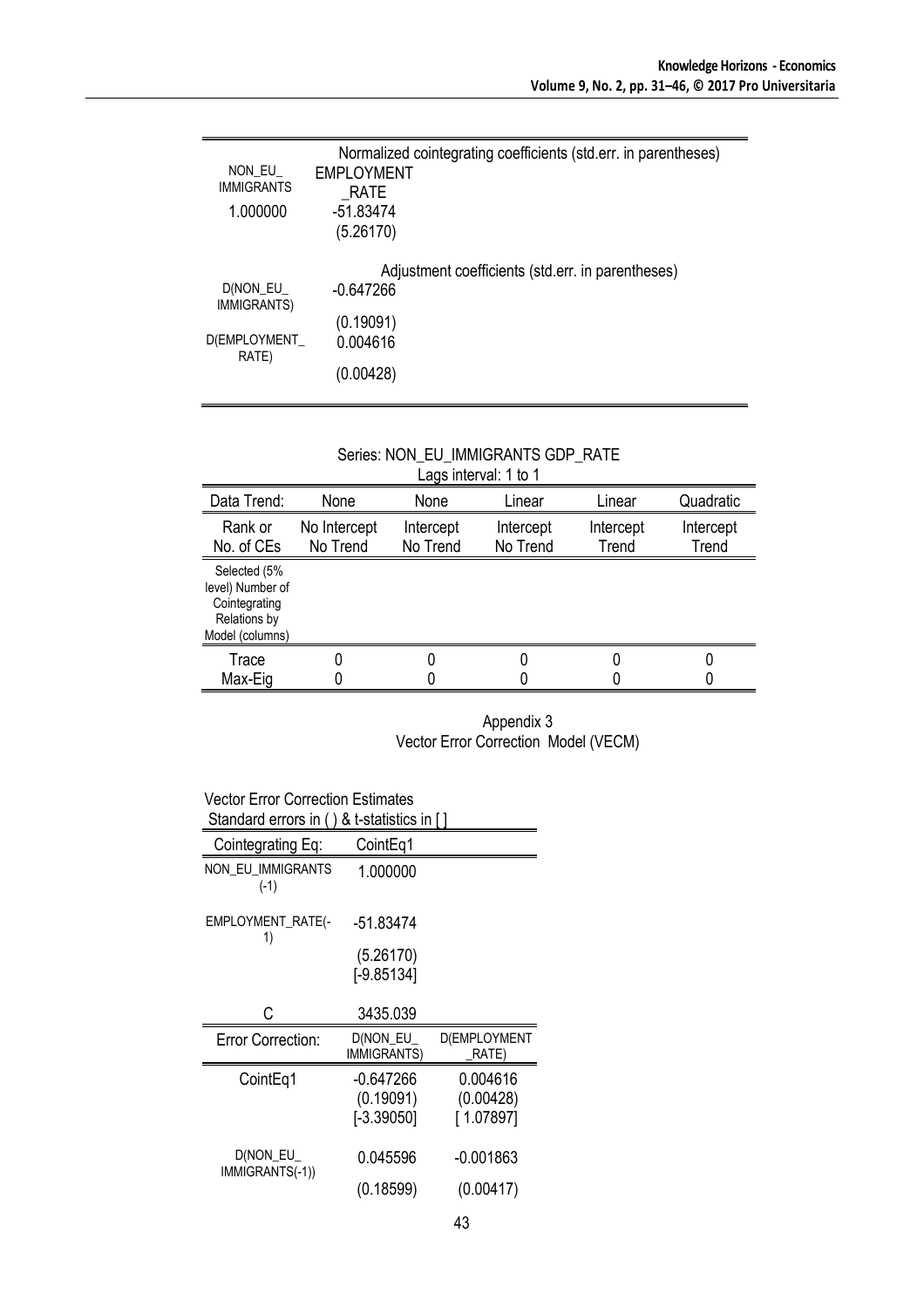|                                    | [0.24516]                 | $[-0.44698]$              |
|------------------------------------|---------------------------|---------------------------|
| D(NON_EU_<br>IMMIGRANTS(-2))       | 0.269214                  | $-0.001100$               |
|                                    | (0.18898)<br>[1.42458]    | (0.00424)<br>$[-0.25970]$ |
| D(EMPLOYMENT_<br>RATE(-1))         | $-21.07181$               | 0.684900                  |
|                                    | (12.0778)<br>$[-1.74467]$ | (0.27067)<br>[2.53038]    |
| D(EMPLOYMENT_<br>RATE(-2))         | $-11.19291$               | 0.119851                  |
|                                    | (12.6658)<br>$[-0.88371]$ | (0.28385)<br>[0.42224]    |
| Ć                                  | 9.373409                  | 0.132397                  |
|                                    | (5.96643)<br>[1.57102]    | (0.13371)<br>[0.99017]    |
| R-squared                          | 0.486145                  | 0.323552                  |
| Adj. R-squared                     | 0.325566                  | 0.112162                  |
| Sum sq. resids                     | 10658.09                  | 5.352854                  |
| S.E. equation                      | 25.80951                  | 0.578406                  |
| F-statistic                        | 3.027443                  | 1.530595                  |
| Log likelihood                     | -99.23000                 | -15.66911                 |
| <b>Akaike AIC</b>                  | 9.566364                  | 1.969919                  |
| Schwarz SC                         | 9.863921                  | 2.267476                  |
| Mean dependent<br>S.D. dependent   | 6.545455<br>31.42751      | 0.240909<br>0.613855      |
|                                    |                           |                           |
| Determinant Residual Covariance    | 172.1691                  |                           |
| Log Likelihood                     | $-112.0606$               |                           |
| Log Likelihood (d.f. adjusted)     |                           | -119.0665                 |
| <b>Akaike Information Criteria</b> |                           | 12.09696                  |
| Schwarz Criteria                   | 12.79126                  |                           |

## Total system (balanced) observations 44

|                                 | Coefficient | Std. Error | t-Statistic | Prob.  |
|---------------------------------|-------------|------------|-------------|--------|
| C(1)                            | -0.647266   | 0.190906   | $-3.390503$ | 0.0019 |
| C(2)                            | 0.045596    | 0.185988   | 0.245158    | 0.8079 |
| C(3)                            | 0.269214    | 0.188977   | 1.424584    | 0.1640 |
| C(4)                            | $-21.07181$ | 12.07781   | $-1.744671$ | 0.0906 |
| C(5)                            | $-11.19291$ | 12.66581   | $-0.883711$ | 0.3834 |
| C(6)                            | 9.373409    | 5.966433   | 1.571024    | 0.1260 |
| C(7)                            | 0.004616    | 0.004278   | 1.078965    | 0.2887 |
| C(8)                            | $-0.001863$ | 0.004168   | $-0.446978$ | 0.6579 |
| C(9)                            | $-0.001100$ | 0.004235   | $-0.259700$ | 0.7968 |
| C(10)                           | 0.684900    | 0.270671   | 2.530380    | 0.0165 |
| C(11)                           | 0.119851    | 0.283848   | 0.422235    | 0.6757 |
| C(12)                           | 0.132397    | 0.133711   | 0.990172    | 0.3295 |
| Determinant residual covariance |             | 91.06462   |             |        |
|                                 |             |            |             |        |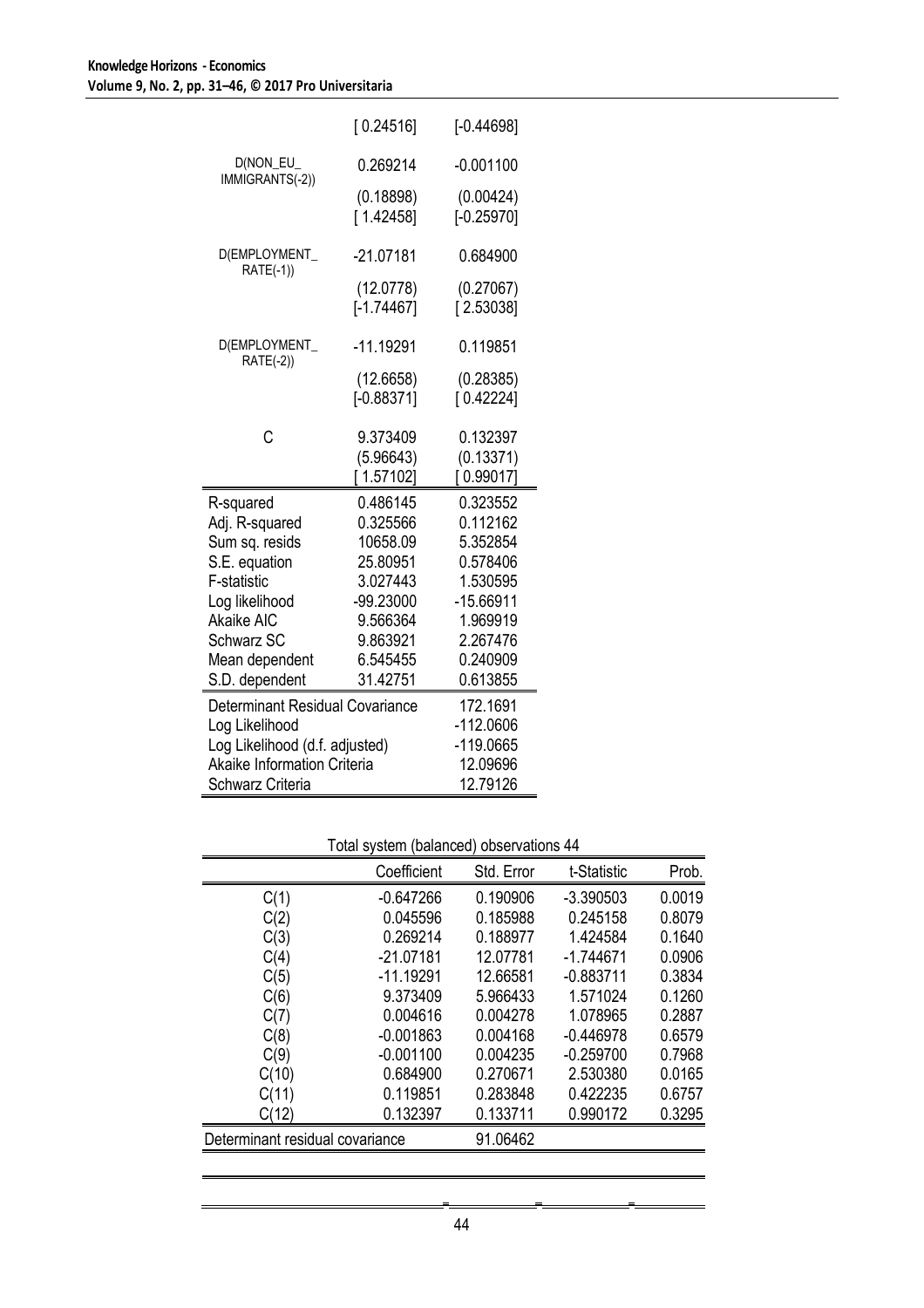| Equation: D(NON_EU_IMMIGRANTS) = C(1)*( NON_EU_IMMIGRANTS<br>*D(EMPLOYMENT_RATE(-2)) + C(6) |                                    |                                              | (-1) - 51.83474237*EMPLOYMENT_RATE(-1) + 3435.039376) +<br>C(2)*D(NON_EU_IMMIGRANTS(-1)) + C(3)*D(NON_EU_IMMIGRA<br>$NTS(-2)) + C(4)^*D(EMPLOYMENT_RATE(-1)) + C(5)$  |          |                                  |
|---------------------------------------------------------------------------------------------|------------------------------------|----------------------------------------------|-----------------------------------------------------------------------------------------------------------------------------------------------------------------------|----------|----------------------------------|
| <b>Observations: 22</b>                                                                     |                                    |                                              |                                                                                                                                                                       |          |                                  |
| R-squared<br>Adjusted R-squared<br>S.E. of regression<br>Durbin-Watson stat                 |                                    | 0.486145<br>0.325566<br>25.80951<br>1.834116 | Mean dependent var<br>S.D. dependent var<br>Sum squared resid                                                                                                         |          | 6.545455<br>31.42751<br>10658.09 |
| Equation: D(EMPLOYMENT_RATE) = C(7)*( NON_EU_IMMIGRANTS(<br>Observations: 22                |                                    | *D(EMPLOYMENT_RATE(-2)) + $C(12)$            | -1) - 51.83474237*EMPLOYMENT_RATE(-1) + 3435.039376) +<br>C(8)*D(NON_EU_IMMIGRANTS(-1)) + C(9)*D(NON_EU_IMMIGRA<br>$NTS(-2)) + C(10)^*D(EMPLOYMENT_RATE(-1)) + C(11)$ |          |                                  |
| R-squared<br>Adjusted R-squared<br>S.E. of regression<br>Durbin-Watson stat                 |                                    | 0.323552<br>0.112162<br>0.578406<br>2.033793 | Mean dependent var<br>S.D. dependent var<br>Sum squared resid                                                                                                         |          | 0.240909<br>0.613855<br>5.352854 |
| Wald Test:<br>System: Untitled<br>Null Hypothesis:                                          | $C(4)=0$<br>$C(5)=0$               |                                              |                                                                                                                                                                       |          |                                  |
| Chi-square                                                                                  | 4.256090                           |                                              | Probability                                                                                                                                                           | 0.119070 |                                  |
| Wald Test:<br><b>System: Untitled</b><br>Null Hypothesis:                                   | $C(8)=0$                           |                                              |                                                                                                                                                                       |          |                                  |
|                                                                                             | $C(9)=0$                           |                                              |                                                                                                                                                                       |          |                                  |
| Chi-square                                                                                  | 0.262291                           |                                              | Probability                                                                                                                                                           | 0.877090 |                                  |
|                                                                                             | Period                             | NON_EU_IMMI<br><b>GRANTS</b>                 | Response of NON_EU_IMMIGRANTS:<br><b>EMPLOYMENT</b><br><b>RATE</b>                                                                                                    |          |                                  |
|                                                                                             | 1<br>$\overline{\mathbf{c}}$<br>3  | 25.80951<br>13.72303<br>19.82585             | 0.000000<br>6.344249<br>16.72084                                                                                                                                      |          |                                  |
|                                                                                             | $\overline{\mathcal{A}}$<br>5<br>6 | 18.99449<br>27.21987<br>30.20058             | 30.92142<br>39.39634<br>41.71483                                                                                                                                      |          |                                  |
|                                                                                             | 7<br>8                             | 33.32960<br>31.84512                         | 37.82296<br>32.29412                                                                                                                                                  |          |                                  |
|                                                                                             | 9<br>10                            | 30.03007<br>27.56375                         | 27.99484<br>26.94781                                                                                                                                                  |          |                                  |

Response of EMPLOYMENT\_RATE: